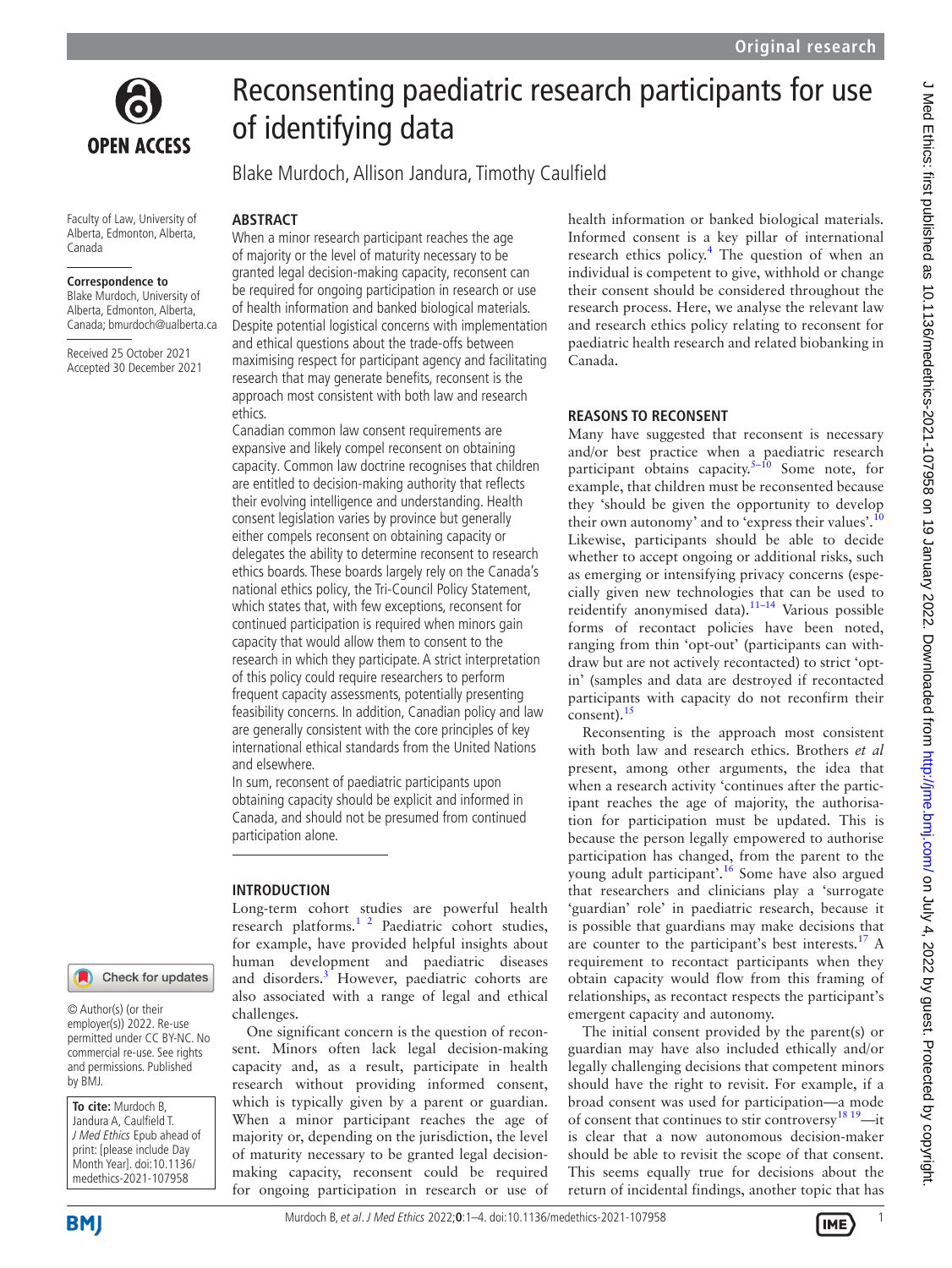divided scholars[.20](#page-3-10) Decisions made about the return of results at the time of initial consent can pose a potential conflict between 'the current or future desires of the child and those of the parents'[.17](#page-3-8)

#### **DEBATES ABOUT COST AND HARM TO RESEARCH**

Despite the existing legal and ethical foundation, there remains controversy about whether minor research participants must or should be recontacted and reconsented when they obtain capacity. Opposition stems mostly from practical concerns rather than arguments grounded in consent law or research ethics. Some argue, for example, that recontact policies can be unnecessarily onerous and introduce selection bias if those who grant reconsent are a materially different population from those who do not. $^{21}$  $^{21}$  $^{21}$  Even proponents of recontacting note significant concern around the costs and feasibility of recontact.<sup>[9](#page-3-12)</sup>

That said, new online tools and technologies may provide much more efficient and inexpensive avenues to complete recontact where it is required, decreasing the merit of these objections.[18](#page-3-9) Some have argued that 'intuitively, it seems odd that a one-time sample donor remains a subject indefinitely'.<sup>22</sup> Given the burdens recontact can place on researchers and the research process, some argue that recontact should only be required if there is an 'important ethical justification for imposing it'.<sup>[22](#page-3-13)</sup> Such thinking does not necessarily accord with key international research ethics standards like the World Medical Association's Helsinki Declaration on Ethical Principles for Medical Research Involving Human Subjects, which states that the goal to generate new knowledge 'can never take precedence over the rights and interests of individual research subjects'[.4](#page-3-2) [23](#page-3-14)

There are other practical and scientific concerns associated with reconsenting. For example, a reconsent process in paediatric cohort research might result in the withdrawal of some participants such that it compromises the scientific usefulness of cohort data. $^{24}$  In addition, when a guardian consent is overridden by a mature minor it might create personal or family conflict.<sup>[24](#page-3-15)</sup> And there is the issue of establishing a fair and efficient system for determining minor participants' legal capacity to consent, which we will see is not always based on age but rather on an assessment of mental maturity.<sup>24</sup> For some research, organising capacity assessments could be onerous. Though these issues are longstanding, none of them seem a justification—from either a legal or ethical perspective—for overriding the clear right of an autonomous individual with capacity to consent to participation in research.

Ultimately, the locus of bioethical controversy around the need to reconsent mature paediatric participants is in the trade-off between maximising respect for participant agency and minimising barriers to the advancement and completion of research that may or may not ultimately benefit the population to which participants belong. Though research is likely in aggregate and over time to provide significant benefits, this is not guaranteed on a study-by-study basis, and research ethics and consent law exist in part to prevent the erosion of rights in the name of unproven assumptions that the ends will justify the means. Regardless of these ethical controversies, as we will see below, existing law and policy does not always provide flexibility to engage in case-bycase consideration of these competing interests.

#### **CANADIAN LAW**

In Canada, the common law—that is, case law—is binding to the extent that it is not replaced or overridden by legislation.

And the common law is key to understanding the issue of reconsent for minors. In Canada, the common law requires informed consent for medical research from participants with capacity, or guardians or substitute decision-makers on behalf of participants who do not have capacity.<sup>25–27</sup> The duty of disclosure in a clinical context is quite expansive and includes anything a reasonable person in the patient's position would want to know.<sup>[27](#page-3-17)</sup> Defining capacity involves combining professional medical judgment with legal principles; the Canadian Medical Protective Association defines a patient's capacity to consent in a clinical context as understanding the nature of the proposed investigation or treatment, the anticipated effects of the proposed treatment and alternatives and the consequences for refusing treatment.<sup>28</sup>

Most relevant law relating to informed consent flows from the clinical context rather than from situations involving research. But the relevant case law that is available sets an even higher standard for obtaining informed consent for research partic-ipation.<sup>[29](#page-3-19)</sup> It requires 'full and frank disclosure' of all relevant facts, probabilities and opinions that a reasonable person might be expected to consider before giving consent.<sup>29</sup> While the lack of research-focused case law injects a degree of uncertainty, it is hard to see how an interpretation of the existing jurisprudence would not embrace the view that reasonable participants who just obtained capacity would wish to have a say in continued participation in research that began when they were children.

The common law also addresses when a child is considered competent to consent. Under Canadian common law, there is no specific age of consent. In the healthcare context, consent from a minor is both necessary and sufficient if the minor is deemed competent. The doctrine of the 'mature minor'30-32 recognises 'that children are entitled to a degree of decisionmaking autonomy that is reflective of their evolving intelligence and understanding'.<sup>33</sup> This likely applies to the research context.

In other words, regardless of age, capable adolescents can make decisions relating to medical treatment and research. However, mature minors' rights to autonomy and independent decisionmaking must be balanced against the common law welfare principle 'parens patriae' that requires the state to preserve the life and health of children. $3334$  As such, the application of the mature minor doctrine must be considered on a case-by-case basis, especially in circumstances where the research poses a significant risk to a child (a clinical example of this being where a minor attempts to refuse life-saving medical treatment).<sup>3</sup>

As noted, statutes layer further complexity onto determinations of capacity and reconsent. Since healthcare is largely within provincial jurisdiction, there is variation in standards across Canada. While several provinces have legislation setting requirements for informed consent for medical treatment, only British Columbia's *Healthcare (Consent) and Care Facility (Admission) Act* is clearly applicable to medical research where the goal is not primarily therapeutic.<sup>35</sup> Other similar statutes expressly exclude research from application or omit it from the definition of 'treatment' in relation to which the regulatory consent rights and requirements flow.<sup>36 37</sup>

Most provinces deal with informed consent for research largely through statutory provisions in health information legislation, and typically by offloading onto research ethics boards (REBs) the responsibility for determining both the need for informed consent and alternative protections when a waiver of consent is approved.<sup>38–42</sup> That is to say, in the provinces that rely on REB review, bypassing recontact may be permissible. However, certain requirements must be met, such as that it is unreasonable or impractical to obtain consent and that the research cannot be performed with deidentified data.<sup>38</sup> 39<sup>4142</sup> Since what is deemed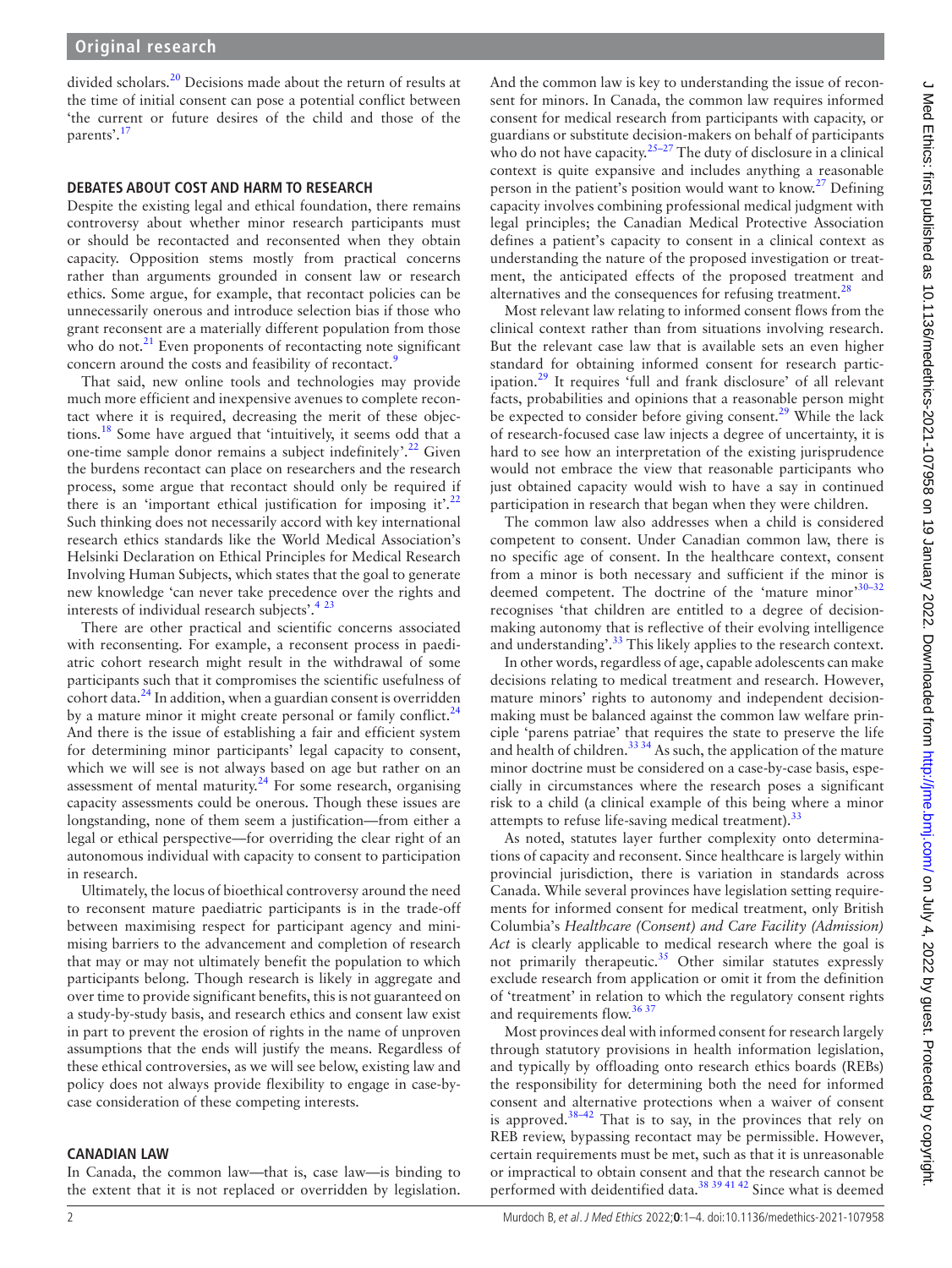unreasonable and impractical is typically stated to be based on the opinion of the REB instead of being concretely defined in the legislation, these provisions leave an opening for the noted issues around cost and logistics of recontact to be used as a justification for REB-approved waiver of recontact. Indeed, the reliance on REBs means that, in Canada, we must turn to research ethics policy to better understand recontact requirements in most provinces.

### **CANADIAN RESEARCH ETHICS POLICY**

The Tri-Council Policy Statement: Ethical Conduct for Research Involving Humans (TCPS2) is Canada's primary research ethics policy, $43$  and compliance with it, as determined by the relevant REB, is required for federal funding. The TCPS2 requires that consent must be an 'ongoing process' (article 3.3) and notes that when minors gain a degree of maturity that would allow them to be competent to consent on their own, 'the researcher must seek the children's autonomous consent in order for their participation to continue'.[43](#page-3-25) This research ethics policy is consistent with most Canadian legislation and jurisprudence.<sup>44</sup>

The TCPS2 states that the determination of capacity is not static but 'a process that may change over time'. $43$  A capacity assessment involves 'determining, at a particular point in time, whether a participant (or prospective participant) sufficiently understands the nature of a particular research project, and the risks, consequences and potential benefits associated with it'. $43$ Indeed, it is made clear that a potential participant may 'have diminished capacity in some respects but still be able to decide whether to participate in certain types of research'.<sup>[43](#page-3-25)</sup> A strict interpretation of this guideline suggests a need for researchers to be in near constant contact with paediatric participants to assess and reassess their capacity, regardless of the type of research.

The TCPS2 also requires that voluntariness be maintained by ensuring participants are 'free to withdraw their consent to participate in the research at any time' and without reason.<sup>[43](#page-3-25)</sup> This buttresses the obligation to recontact when legal authority changes as researchers should reaffirm that participation is voluntary and that rights of withdrawal are clearly understood. (Without reconsenting, how would this be assured?) In addition, consent from participants for secondary use of identifiable information can only be waived if it is 'impossible or impracticable' to seek consent.[43](#page-3-25) Use of non-identifiable information does not require consent so it is not relevant here, $43$  though the concept of non-identifiability is becoming increasingly tenuous, as we have explored elsewhere.<sup>14</sup>

The provisions noted above from the TCPS2, which guides REBs that have been granted legal decision-making authority to determine waivers of consent under most provinces' health information legislation, mean that in much of Canada,  $38-42$ mature minors must be reconsented unless an REB grants a waiver—which, given the language of the TCPS, should only rarely happen when specific conditions are satisfied.

#### **INTERNATIONAL LAW AND POLICY**

While Canada's reconsent law and policy are fairly clear, in other jurisdictions there is some variation with respect to the rights afforded to minors.<sup>45</sup> In the USA, for example, research consent requirements are set out in the regulation often referred to as the Revised Common Rule.<sup>46–49</sup> The Revised Common Rule allows for the use of broad consent—as opposed to specific consent—for future secondary research, but 'only with respect to the storage, maintenance and secondary research uses of identifiable private

information and identifiable biospecimens'.<sup>46</sup> However, where samples and data are effectively de-identified (anonymised), the regulatory definition of human subject research is not met and recontact is not required on age of majority,<sup>50 51</sup> unless an REB determines technological advancements in reidentification allow the identity to 'readily be ascertained'.<sup>52</sup> Guidance from the United States' Office for Human Research Protections suggests reconsent at age of majority for continued use of identified paediatric samples is obligatory unless an REB grants a waiver of this requirement.<sup>51</sup>

A number of international policies are also relevant here. The United Nations Convention on the Rights of the Child states that 'Parties shall assure to the child who is capable of forming his or her own views the right to express those views freely in all matters affecting the child, the views of the child being given due weight in accordance with the age and maturity of the child'.<sup>[53](#page-3-33)</sup> Moreover, the Organization for Economic Co-Operation and Development's Guidelines on Human Biobanks and Genetic Research Databases 'specifically state that consent for continued sample storage and use should be obtained from minors once they gain the capacity to decide according to applicable law or ethical principles'.<sup>54 55</sup> While such guidelines are not necessarily binding on courts or REBs, they stand as powerful statements of international norms that further buttress the conclusion that reconsent is required from children who obtain capacity.

#### **CONCLUSIONS**

In Canada, continued participation in ongoing research by an individual who has newly obtained capacity requires reconsent. Interventions, new clinical data collection or even continued analysis of existing and linked data should not occur without a competent participant's consent. In paediatric cohort research there is often periodical and ongoing contact, but an explicit and informed reconsent should occur when the participant obtains capacity, and should not be presumed from continued participation alone. In addition, reconsent on obtaining capacity is generally required for use of identifiable samples and data in Canada, except where a waiver of reconsent is provided by an REB. Canada is arguably a leader in its protection of paediatric research participants' rights as there are strong and consistent policies and legal norms that favour ongoing consent and reconsent, such as those found in legislation, common law and the TCPS2.

While there is little policy or law that directly addresses reconsent in the context of paediatric cohort research, applicable guidance from policy and case law strongly suggests that reconsent will usually be required. Still, more direct policy guidance would be useful. Such guidance could help to clarify for researchers when reconsent of maturing paediatric cohort participants is required and how to minimise practical concerns, such as the ongoing need to assess participant capacity. Given the growing value of cohort studies, national clarity on the requirements of reconsenting would help researchers, REBs, and most importantly, research participants.

**Contributors** BM and TC conceived the work. BM and AJ led the literature review, policy analysis and legal research with guidance from TC. BM, AJ and TC drafted and revised the manuscript. BM is the guarantor.

**Funding** This study was funded by Genome Alberta (RES0040897) and Canadian Institutes of Health Research (RES0041866).

**Competing interests** None declared.

**Patient consent for publication** Not applicable.

**Ethics approval** This study does not involve human participants.